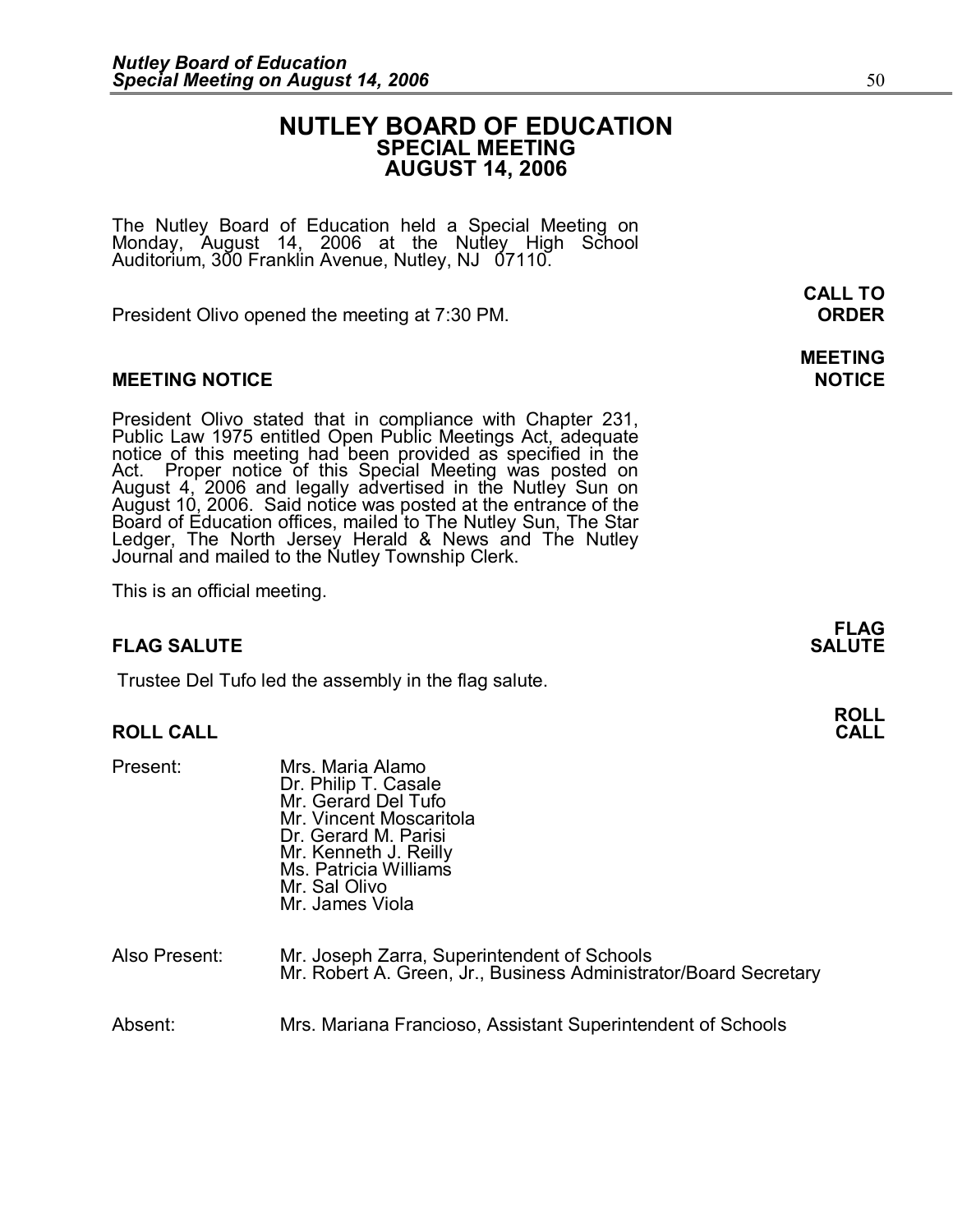Board Secretary Green gave an updated press release report on the ceiling collapse at Yantacaw School.

Mr. Kevin Coll of CVM Engineers of Wayne, PA gave a report on the engineers findings on the Yantacaw School ceiling collapse.

Slide presentations of pictures of the Yantacaw School ceiling collapse were presented to the public for viewing.

Trustee Del Tufo, Chairperson of the Facilities Committee, gave an overview of how and why the ceiling collapsed at Yantacaw School from information provided by the engineers. He also spoke about the steps being taken by t

## **HEARING OF CITIZENS (Resolutions Only)**

Several residents asked questions regarding CVM Engineers, the change order resolution and the proposed referendum.

# **RESOLUTIONS**:

# 1. **APPOINTMENT OF PROFESSIONAL ENGINEERING SERVICES ENGINEERS**

**APPOINTMENT OF PROFESSIONAL ENGINEERING SERVICES**<br>Trustee Reilly moved, and Trustee Parisi seconded, the<br>following resolution. Upon being put to a roll call vote the **APPOINTMENT OF PROFESSIONAL ENGINEERING SERVICES**<br>Trustee Reilly moved, and Trustee Parisi seconded, the<br>following resolution. Upon being put to a roll call vote the<br>resolution was approved.

WHEREAS, there exists a need for professional engineering services for the Board of Education, and

WHEREAS, the Public School Contracts Law (NJSA 18A:18A-5) provides for the award of contracts for this type of professional service without competitive bidding, and

WHEREAS, the firm of CVM Engineers of Wayne, PA is well qualified<br>and capable of providing engineering services to the Nutley Board of<br>Education in connection with the investigation and remediation of a<br>collapsed section o

Education in connection with the investigation and remediation of a<br>collapsed section of ceiling in Yantacaw School.<br>NOW, THEREFORE, BE IT RESOLVED by the Board of Education of<br>the Township of Nutlev that the firm of CVM E NOW, THEREFORE, BE IT RESOLVED by the Board of Education of<br>the Township of Nutley that the firm of CVM Engineers of Wayne, PA is<br>hereby appointed for professional engineering services for a fee not to<br>exceed \$15,

#### **CHANGE ORDERS** 2. **APPPROVAL OF CHANGE ORDERS FOR FMS PROJECT**

**APPPROVAL OF CHANGE ORDERS FOR FMS PROJECT**<br>Trustee Alamo moved, and Trustee Casale seconded, the<br>following resolution. Upon being put to a roll call vote the **APPPROVAL OF CHANGE ORDERS FOR FINS PROJECT**<br>Trustee Alamo moved, and Trustee Casale seconded, the<br>following resolution. Upon being put to a roll call vote the<br>resolution was approved.

# **APPOINT PROFESSIONAL**

**APPROVE** 

**HEARING** 

**CITIZENS**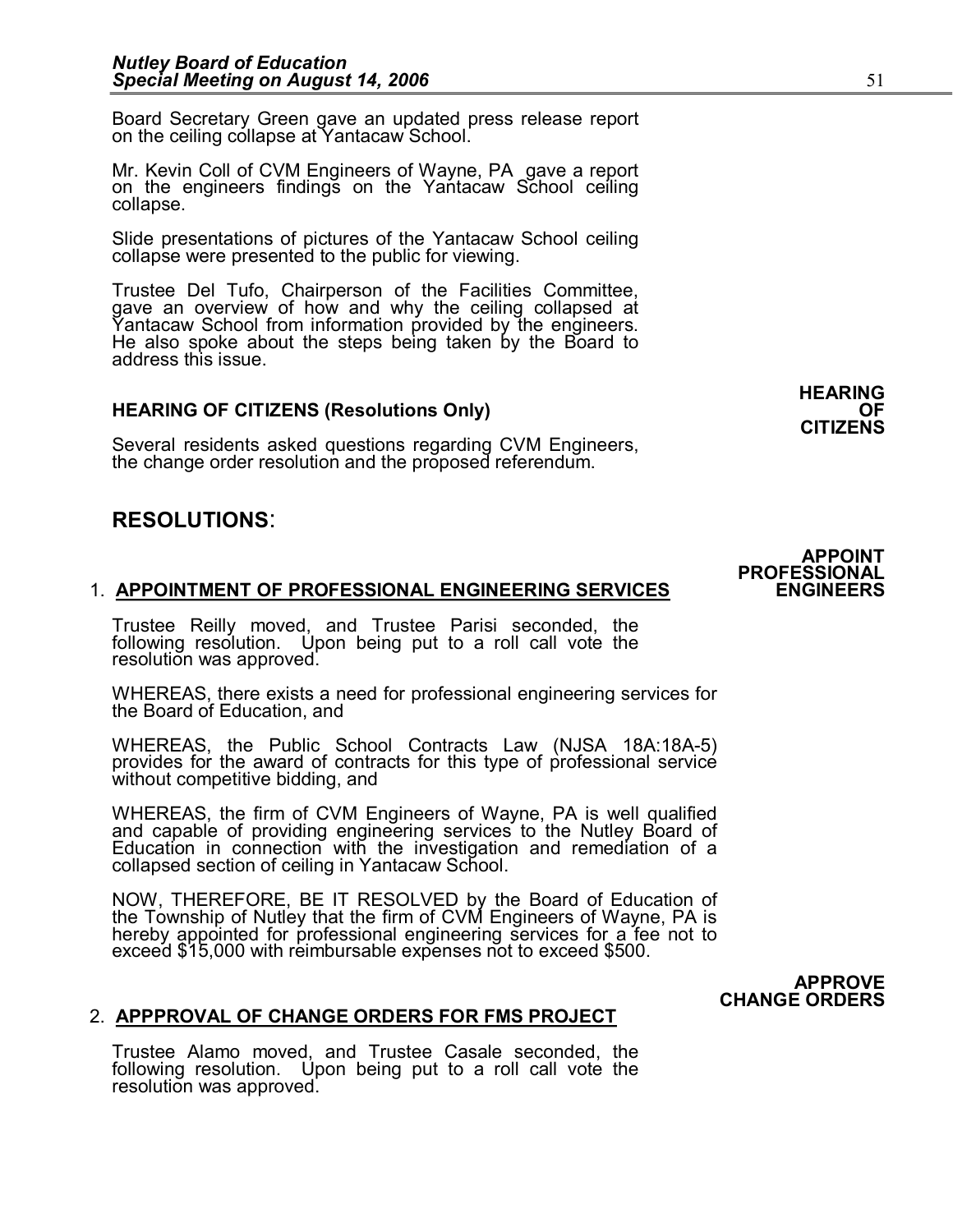BE IT RESOLVED that the Business Administrator/Board Secretary, with the approval of the Superintendent of Schools, be authorized to approve change orders in an amount not to exceed \$50,000 for the Franklin Middle School Project.

> **APPROVE ED SPECS FACILITY**<br>IMPROVEMENT

#### **3. APPROVAL OF EDUCATIONAL SPECIFICATIONS AND SCHEMATICS FOR FACILITY IMPROVEMENT PLANS**

APPROVAL OF EDUCATIONAL SPECIFICATIONS AND<br>SCHEMATICS FOR FACILITY IMPROVEMENT PLANS<br>Trustee Del Tufo moved, and Trustee Casale seconded, the<br>following resolution. Upon being put to a roll call vote the SCHEMATICS FOR FACILITY IMPROVEMENT PLANS<br>Trustee Del Tufo moved, and Trustee Casale seconded, the<br>following resolution. Upon being put to a roll call vote the<br>resolution was approved.

rollowing resolution. Upon being put to a roll call vote the<br>resolution was approved.<br>BE IT RESOLVED BY THE BOARD OF EDUCATION OF THE<br>TOWNSHIP OF NUTLEY IN THE COUNTY OF ESSEX, NEW JERSEY AS FOLLOWS:

TOWNSHIP OF NOTLEY IN THE COUNTY OF ESSEX, NEW JERSEY<br>AS FOLLOWS:<br>1. The Board President, the Superintendent of Schools, the Business<br>Administrator/Board Secretary, the Project Architect, Bond Counsel and<br>other appropriate district s school racilities to the State Department of Education for<br>approval and to make application to the Commissioner of Education for<br>approval of the educational plans, the schematic plans and the<br>improvements to the

requirements of the Educational Facilities Construction and Financing<br>Act, P.L. 2000, Ch. 72, effective July 18, 2001 (the "Act"), and N.J.A.C.<br>6A:26-3.2.<br>2. The Board President, the Superintendent of Schools, the School<br>B

# **HEARING OF CITIZENS**

Time was allowed for the public to ask questions and make comments regarding the Yantacaw School ceiling collapse and the Franklin Middle School Project.

comments regarding the Yantacaw School celling collapse<br>and the Franklin Middle School Project.<br>Several residence asked questions and made comments not<br>limited to the following:

Water buckets to catch rain water

- -Contingency Plan if school does not open by September  $12<sup>th</sup>$
- Safety issues
- Who is liable?
- Scope of work to be done at other schools
- Asbestos
- FMS elevator
- When will teachers be allowed in FMS?